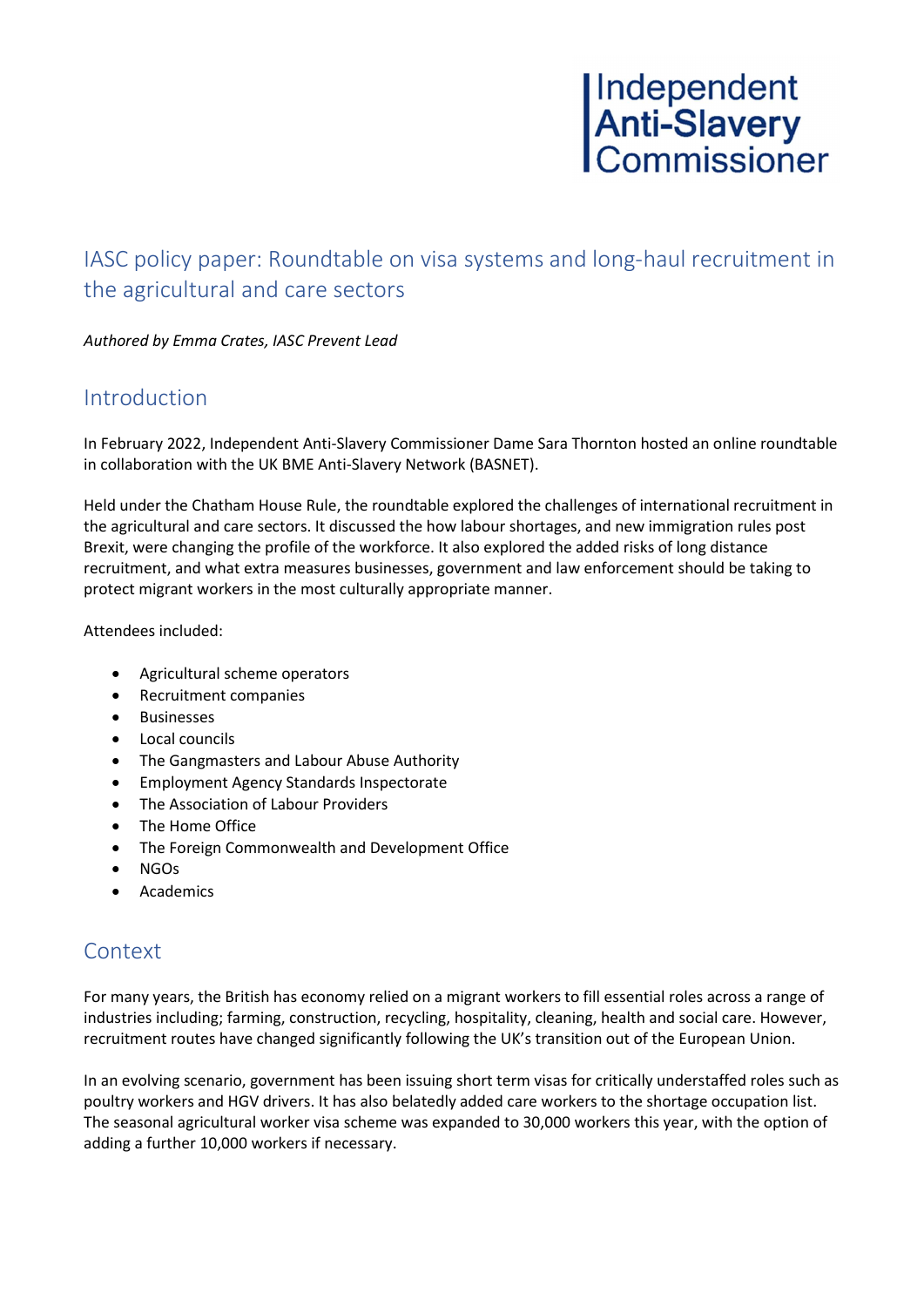Employers were struggling to fill vacancies before Brexit. Now they are facing a perfect storm: many of the European nationals that went home during pandemic did not return. Others have relocated to find work inside the EU. A large proportion of Eastern Europeans with settled status have stayed on, but progressed to less labour-intensive and better paid roles. This has created an unprecedented number of minimum wage job vacancies. Despite initiatives such as Pick for Britain, UK nationals show little enthusiasm for filling those gaps.

As UK visa schemes open up to global recruitment, the worker demographic is shifting fast. Labour agencies from Nepal to Guatemala are aggressively promoting the UK as a lucrative employment destination. The number of workers from Ukraine, Russia, Belarus and Moldova has significantly increased. In the butchery and meat processing sectors, where the personnel shortage is particularly acute, the hunt for people with the right experience has expanded to South America and Southeast Asia.

Deceptive or bogus recruitment is not a new phenomenon, but chronic labour shortages, global poverty and the new immigration rules significantly raise the risk of unscrupulous agency activity directed towards the UK.

## Risk Areas

It was agreed by both companies and NGOs that the government's visa schemes play an essential role not only in supporting the economy, but also in giving opportunities and employment to overseas workers. This is particularly the case for those from poor backgrounds that are trying to break out of a cycle of poverty.

However, the recruitment process can create vulnerabilities in workers. A mixture of criminality, dubious practice or cultural factors can put migrants into unsustainable debt before they reach the UK. A number of factors were identified:

## i) Application and travel costs

Migrant workers must pay for their visa. When travel costs are added, migrants can typically be in debt for between £600 and £800 before they start work. Several attendees observed that these costs are unsustainable for individuals from very poor backgrounds.

Charging workers for a visa goes against the ILO guidance and the 'Employer Pays' principle that no worker should pay for a job. One attendee suggested that the visa cost often accounted for more than half of a migrant worker's debt.

## ii) Corrupt agencies and the culture of recruitment fees

Schemes such as the seasonal workers visa route clearly stipulate that workers should not pay a fee for their recruitment. Nevertheless, there is a culture in many of the labour sending countries of paying for favours and introductions. Many instances have been found of foreign-based agencies making charges before introducing workers into British schemes without the knowledge of scheme operators. In rural areas, there is a tradition of village elders making informal introductions in return for payment.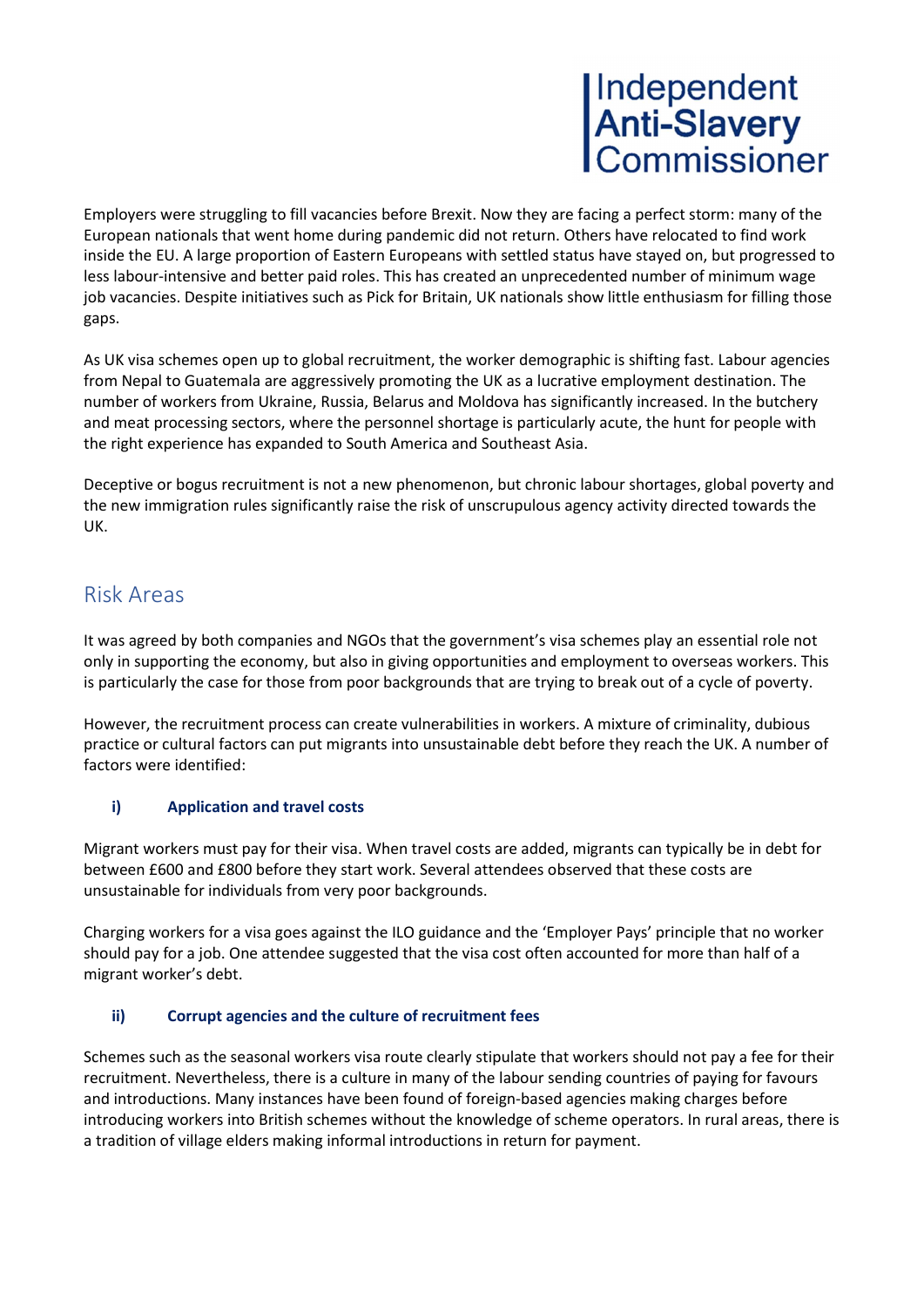So deeply rooted is the culture of paying for a job that many migrant workers expect to pay for introductions, and in some cases feel more trust in the perceived party when they do pay. However, recruitment fees can leave workers trapped in debt, and may also leave their families vulnerable if they have borrowed from relatives, or used loan sharks to afford the escalating costs.

Workers are at particular risk if they do not speak English. Corrupt agencies may be filling out forms on their behalf, misleading them on the nature of the job, and grossly inflating the actual rate of pay. This could make a worker be more inclined to pay inflated fees not only for recruitment, but also for non-essential training and other unnecessary costs.

## iii) Organised criminal gangs

There is the risk of human traffickers and associated criminals bogusly recruiting people onto visa schemes, managing them into debt, then controlling and exploiting them in the UK. For example, NGOs had experienced cases of workers from countries such as Nigeria, Barbados and Ghana entering the UK already in debt bondage. They were forced to surrender passports and other documents and spend years working off the money they owed.

## iv) Online Scams or misleading adverts

Now the UK has opened up to recruitment globally, the potential for online scams is proliferating as bogus agencies pedal jobs that do not exist, leaving applicants vulnerable to identity theft, or having their bank details harvested.

## v) Overstaying visas

There is currently no monitoring of EU workers entering and exiting the UK. Some may be continuing to work in the UK without the required right to work documentation. Other workers may be overstaying visitor visas. Any worker that is undocumented is working illegally and will have no employment protection rights. They will be at high risk of exploitation from unscrupulous employers, and could be forced to work informally, illegally or be coerced into committing crimes.

## vi) Potential abuse of the skilled worker visa route

The skilled worker route is attractive for workers and businesses, and it also encompasses semi-skilled roles such as butchery assistants, poultry processors and bakers. Around 35,000 UK companies are skilled worker sponsors, and unlimited numbers of workers can be recruited. However, the question was raised around whether government was effectively monitoring potential abuses of this route.

## vii) Cultural control

In some parts of the world, criminals control workers through local cultures and belief systems. For example, in West African countries, agents will trick workers into heavy debt, then make them undergo ritualistic juju ceremonies, where they swear that they will not abscond with the money that has been "invested" in them. Once in the UK, migrants are controlled by fear for the lives of themselves and their families. This can be a strong factor in victims failing to come forward and report abuse, even if they know that there is a chance of being rescued.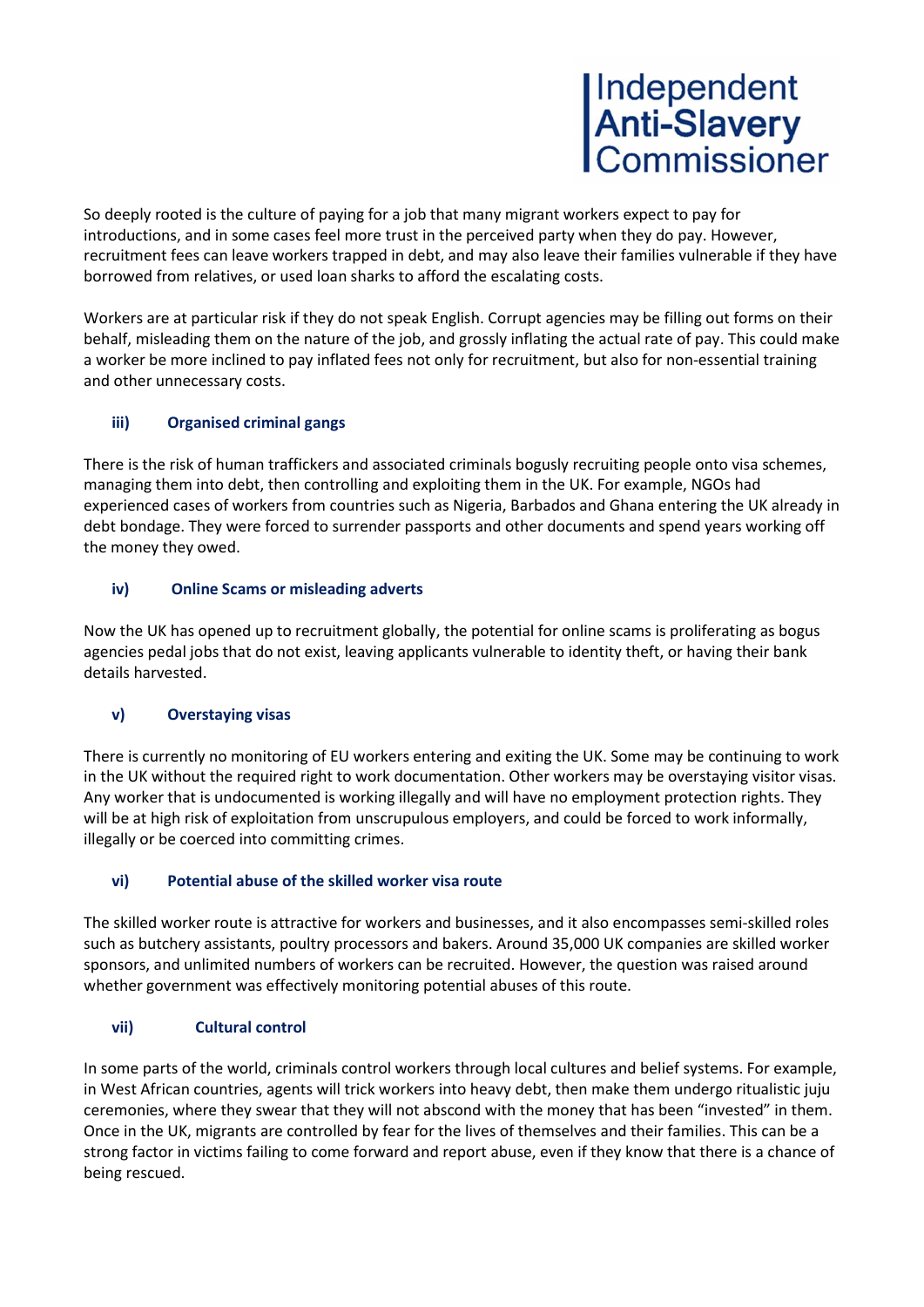#### viii) Fear of shame

Many victims of exploitation are ashamed to admit the abuse that they are suffering. They prefer to endure years of servitude rather than reveal to their families and friends that their new life abroad has not achieved the wealth and success that was promised. Some victims and their families hold the belief that the exploiter is effectively a "saviour", giving them a rare and powerful economic opportunity. As a result, some victims' families may even protect the exploiters, and not believe that their relative is suffering abroad.

## Specific area concerns

## **Agriculture**

One agricultural business talked of the challenges of seasonal working, where hundreds, or even thousands are recruited at the beginning of a season, but only stay for a limited period. In the past three years, the business has been recruiting from as far afield as Belarus, Ukraine and Moldova, as numbers of workers applying from EU countries such as Poland, Romania and Bulgaria decline.

In 2019, the first year of the government's new seasonal worker's pilot scheme, management heard rumours that workers from several countries were paying third parties fees to come to the UK.

To discover the true extent of the problem, the business initiated a programme of group discussions, encouraging workers to talk about their journey to the UK. Through this process, group facilitators mapped out where fees had been paid and charges made.

During these sessions, workers indicated that they thought the practice of paying fees was normal. As a result, the business has spent time educating the migrants on legitimate routes to avoid paying fees in the future. By arming migrants with the correct information, it was hoped that they would start spreading the message when they returned to their home countries.

The business also travelled to labour sending countries and carried out audits of the recruitment process, in order to retrospectively understand the issues. It is currently exploring the possibility of introducing remediation measures, for those that have been affected.

The business acknowledged that long term effort was needed to shift cultural beliefs and assumptions in the sending countries.

#### The care sector

The care sector faces some differing challenges to agriculture. There are many types of jobs, from working in residential homes, to live-in care.

Unlike agriculture, labour providers to the sector are not licensed by the Gangmasters and Labour Abuse Authority (GLAA). One participant pointed out that, given that many care homes are small businesses, it is difficult for them to carry out effective due diligence on labour agencies.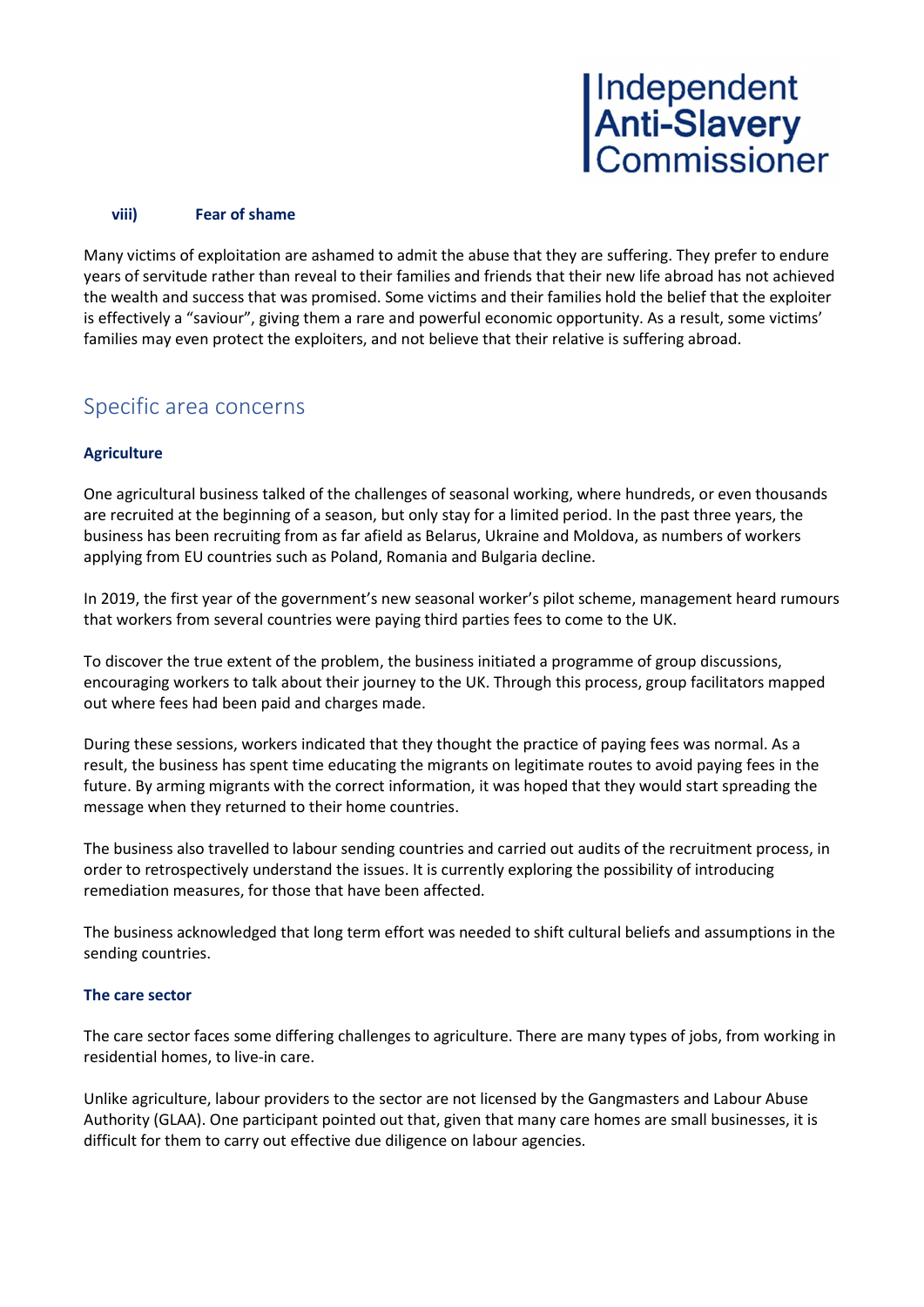Some aspects of non-compliance included the fraudulent use of national insurance numbers to register undocumented workers. Some workers were also subjected to unfair penalty clauses in their contracts, forcing them to pay back a large sum should they wish to exit employment early. As a result, they could be trapped into exploitative situations indefinitely.

The roundtable heard of a case study of a young underage girl trafficked into the UK from an African country. She and her family believed that she was going to work in the hair and beauty industry. However, after arriving, she was registered to an agency using a fake identity. She was forced to work long hours while the money went into someone else's bank account. This case was of particular concern because the girl clearly looked underage, but the agency had either failed to pick this up, or was ignoring it.

Roundtable participants noted that that the care sector was behind the agriculture sector in terms of good practice, and some of the learning and principles should be transferred across.

## Emerging best practice

## Education and outreach

A recurring theme in the discussion was the need to educate communities and individual workers, to change the culture of recruitment fees, kickbacks and bribes in sending countries.

Some businesses are promoting the JustGoodWork app, which informs workers of their legal rights as well as realistic pay and conditions to expect in their destination countries. The app has been translated into a number of languages including Bulgarian, Romanian, Polish, Ukrainian, Nepali, Gujrati and Vietnamese.

Agricultural scheme operators have been collaborating on in-country advertising to let workers know that they should not pay a fee to enter the UK seasonal workers visa scheme. They issued an invitation for government agencies to become more involved with the strategy and campaign.

Operators have also been educating workers on their rights while they were in the UK. It was hoped that the workers would later influence their communities when returning home.

Outreach campaigns that targeted specific communities were cited as particularly effective. The GLAA recently ran a successful campaign targeting Romanian men. NGO Stop the Traffik worked with partners to run a campaign in Lithuania, targeting groups most at risk of forced labour. Following the campaign, 50% of the responders indicated that they could take preventative action. Similarly, a campaign targeting Latin American cleaners in the UK during the pandemic found that those that had been reached by the prevention programme were twice as likely to spot a fake job advertisement.

#### **Training**

Some recruitment organisations said that they had put their employees through anti-slavery training, for example, on the StrongerTogether platform, and had been reinvigorating their training in recent months. One suggested that all GLAA licence holders could be asked to demonstrate that that they had put their staff through relevant training on spotting the signs of exploitation.